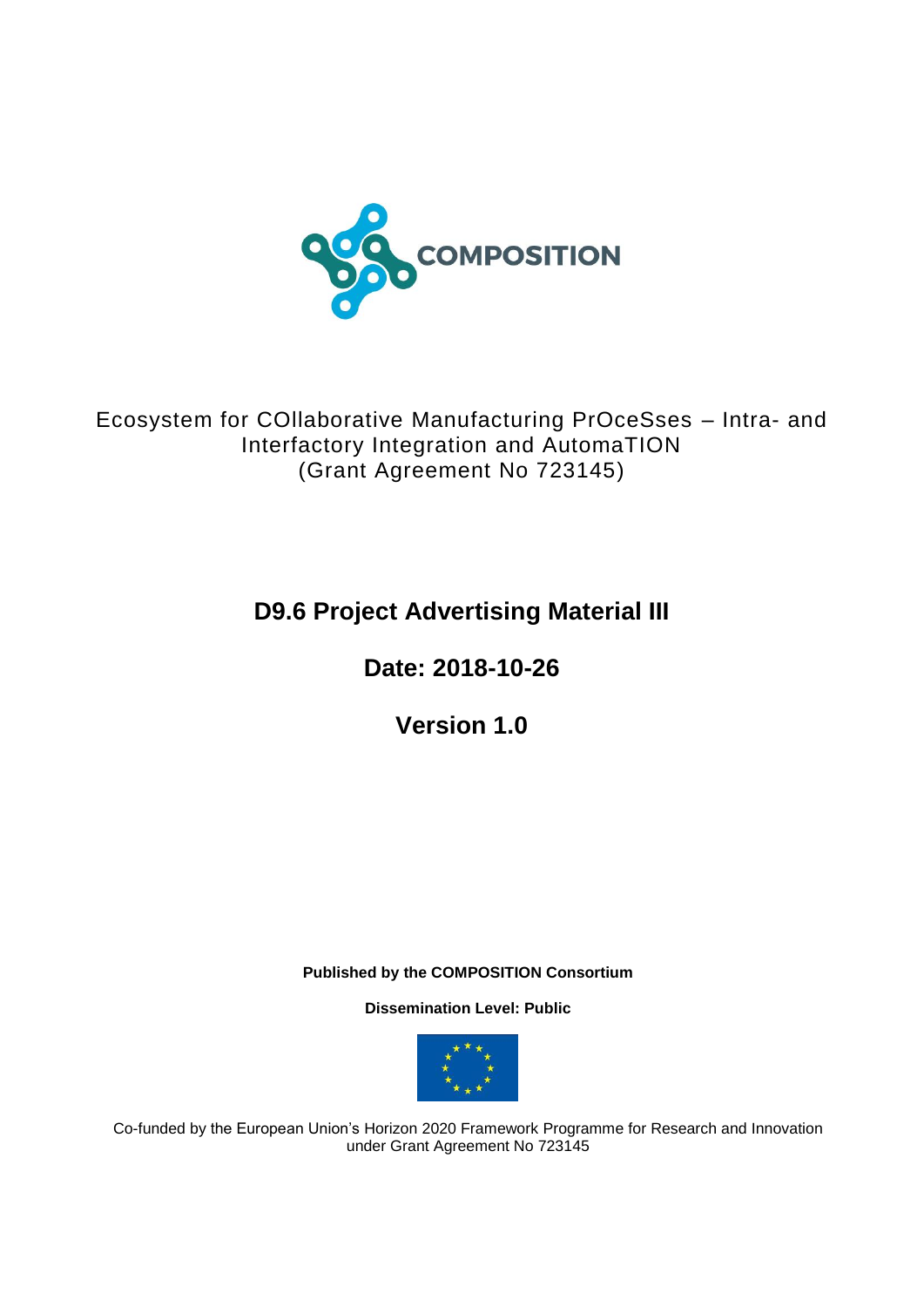# **Document control page**

| Document file:    | D9.6 Project Advertising Material III V0.1. docx                                                                |
|-------------------|-----------------------------------------------------------------------------------------------------------------|
| Document version: | 1.0                                                                                                             |
| Document owner:   | IN-JET                                                                                                          |
| Work package:     | WP9 - Business Models, Dissemination and Exploitation                                                           |
| Task:             | T9.1 – Communication and Dissemination Activities                                                               |
| Deliverable type: | DEC.                                                                                                            |
| Document status:  | $\boxtimes$ Approved by the document owner for internal review<br>$\boxtimes$ Approved for submission to the EC |

### **Document history:**

| <b>Version</b> | Author(s)                                        | Date       | Summary of changes made                                                                                       |
|----------------|--------------------------------------------------|------------|---------------------------------------------------------------------------------------------------------------|
| 0.1            | Helene Udsen (IN-JET),<br>Ifigeneia Metaxa (ATL) | 2018-10-19 | Version 0.1, ready for internal review                                                                        |
| 1.0            | Helene Udsen                                     | 2018-10-26 | Reviewer comments addressed, screenshots<br>updated.<br>Final version submitted to the European<br>Commission |
|                |                                                  |            |                                                                                                               |

#### **Internal review history:**

| <b>Reviewed by</b>     | Date       | <b>Summary of comments</b>                      |
|------------------------|------------|-------------------------------------------------|
| Matteo Pardi (NXW)     | 2018-10-25 | Approved with minor comments and<br>suggestions |
| Theofilos Mastos (KLE) | 2018-10-24 | Approved with minor comments and<br>suggestions |

#### **Legal Notice**

The information in this document is subject to change without notice.

The Members of the COMPOSITION Consortium make no warranty of any kind with regard to this document, including, but not limited to, the implied warranties of merchantability and fitness for a particular purpose. The Members of the COMPOSITION Consortium shall not be held liable for errors contained herein or direct, indirect, special, incidental or consequential damages in connection with the furnishing, performance, or use of this material.

Possible inaccuracies of information are under the responsibility of the project. This report reflects solely the views of its authors. The European Commission is not liable for any use that may be made of the information contained therein.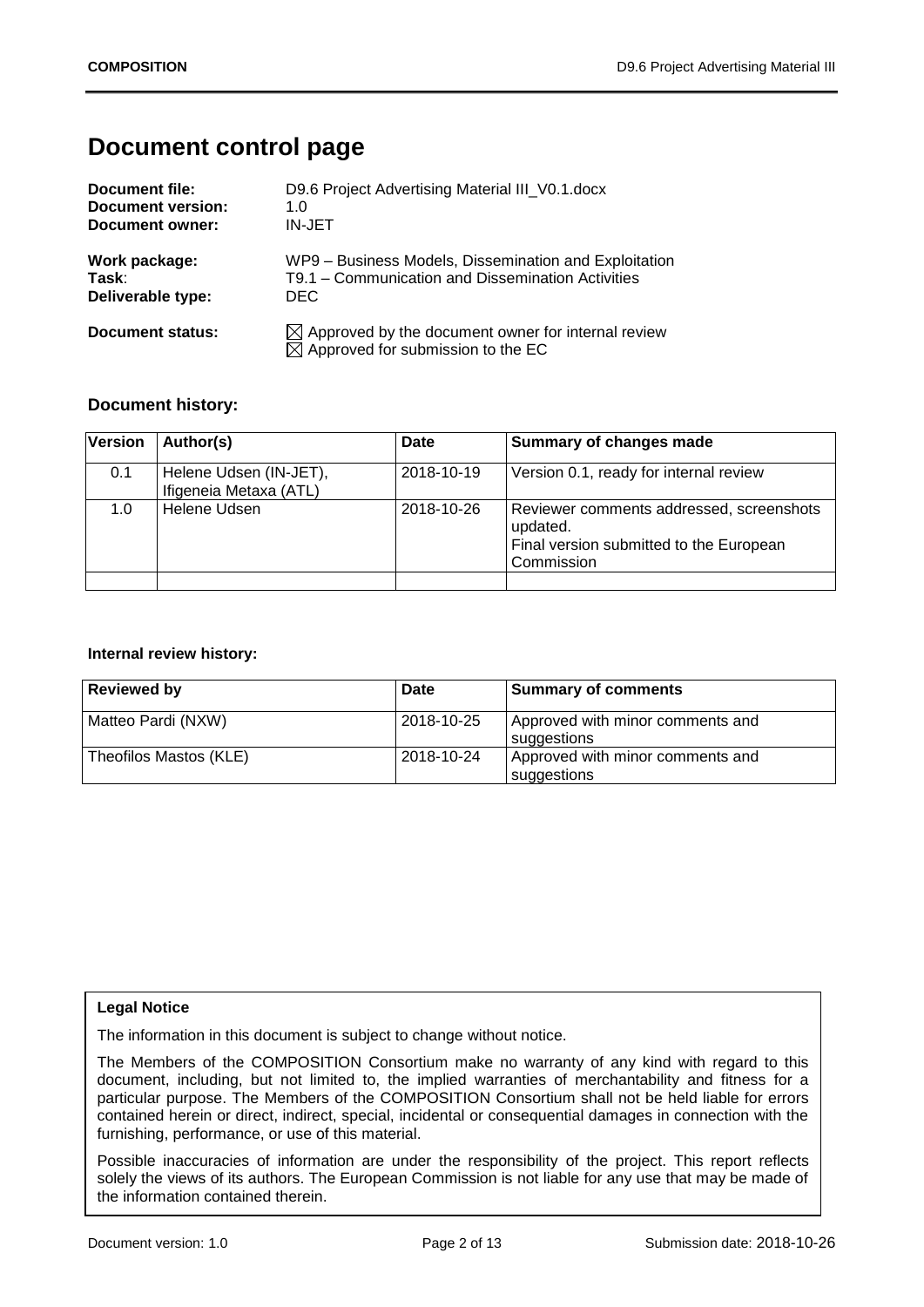# Index:

| 1            |  |
|--------------|--|
| $\mathbf{2}$ |  |
| 3            |  |
|              |  |
|              |  |
|              |  |
|              |  |
|              |  |
|              |  |
|              |  |
|              |  |
|              |  |
|              |  |
|              |  |
| 4            |  |
|              |  |
|              |  |
|              |  |
|              |  |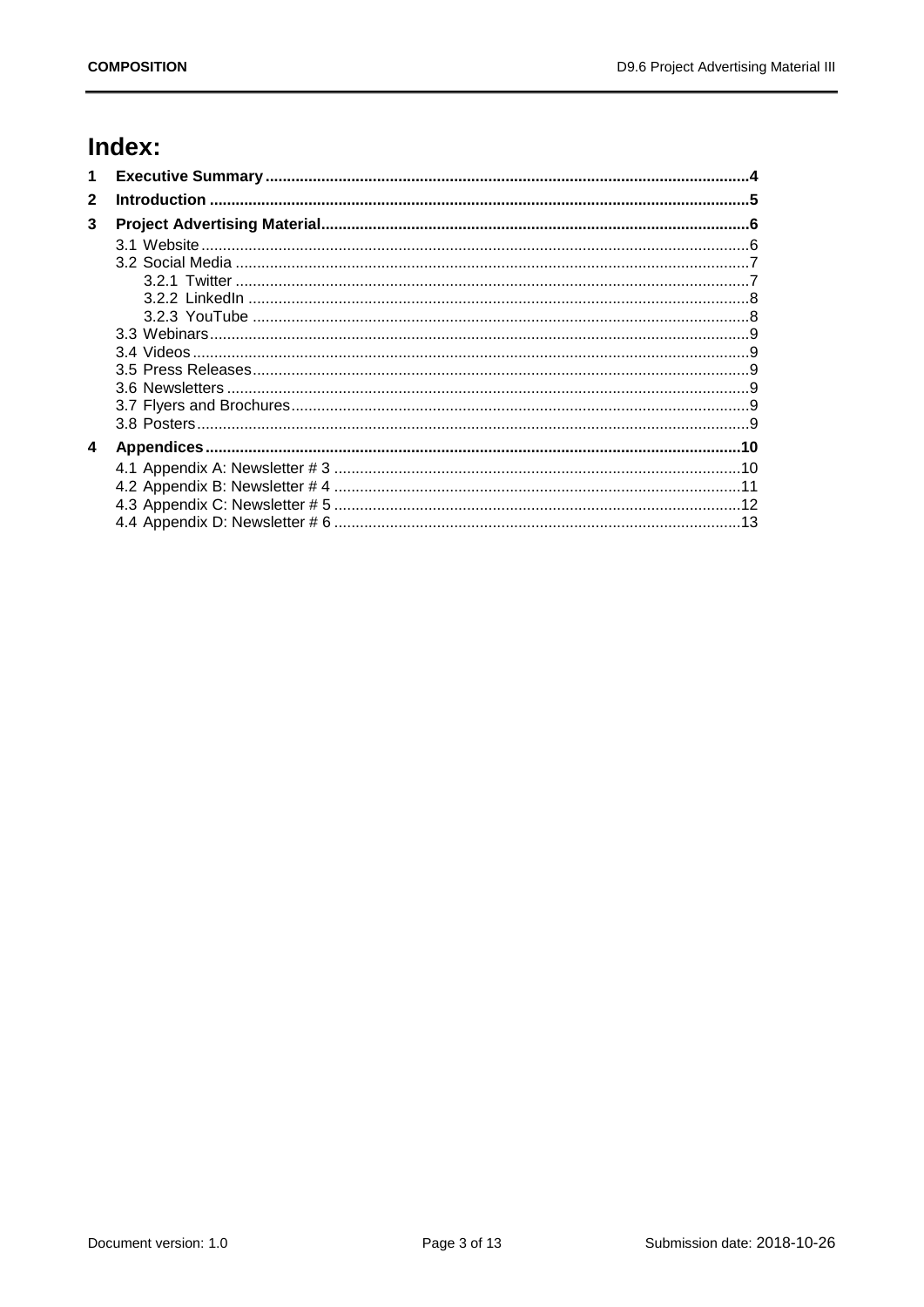## <span id="page-3-0"></span>**1 Executive Summary**

This document is the final of three deliverables and a sequel to *D9.5 Project Advertising Material II*, providing an overview of advertising material created and planned between M15 (November 2017) and M26 (October 2018).

The advertising material includes:

- ➢ Website
- ➢ Social Media
- ➢ Webinars
- ➢ Videos
- ➢ Press Releases
- ➢ Newsletters
- ➢ Flyers and Brochures
- ➢ Posters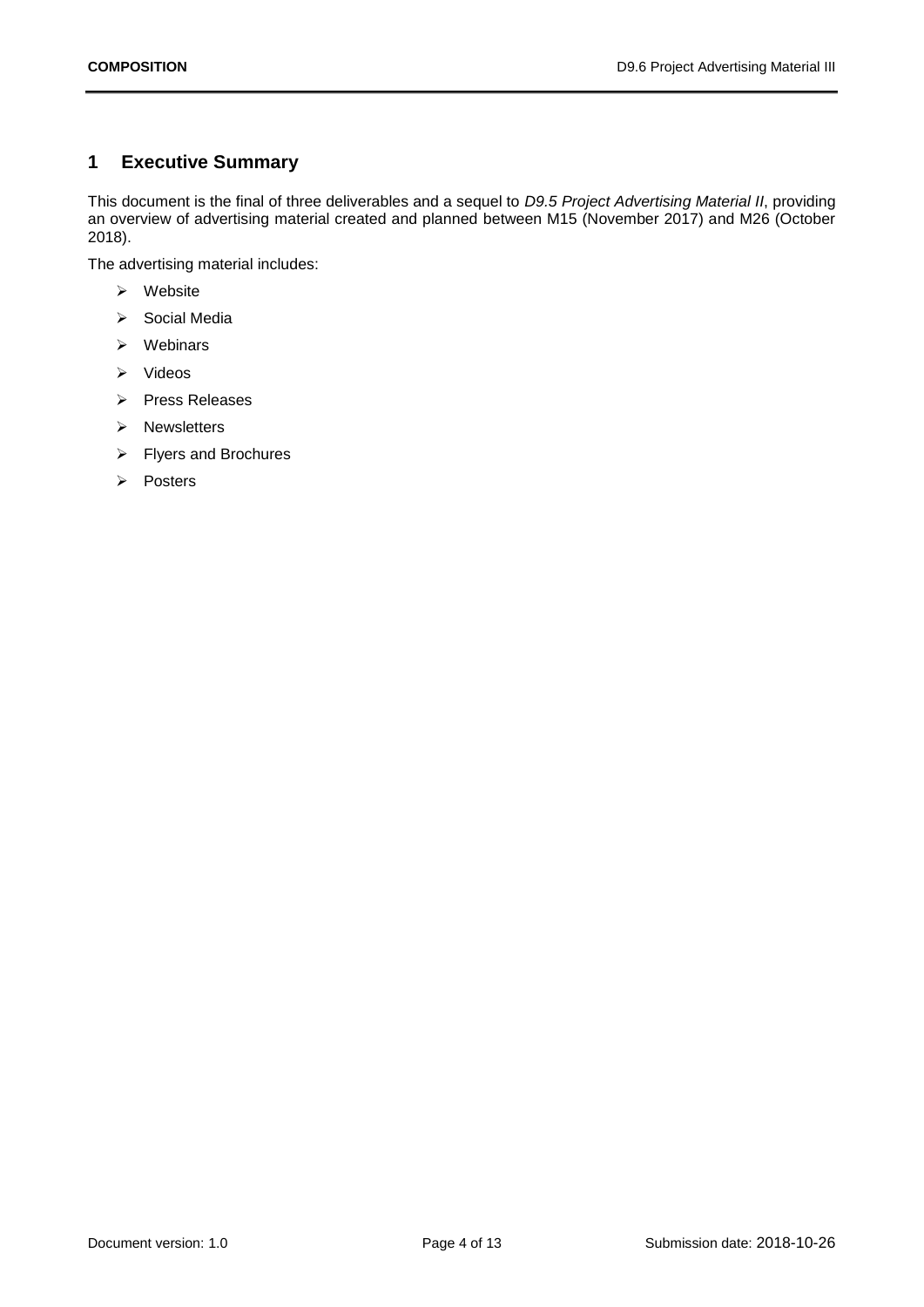## <span id="page-4-0"></span>**2 Introduction**

This deliverable is the third and last in a series of Dissemination/Exploitation/Communication (DEC) deliverables on the subject of COMPOSITION advertising material. It provides an overview of material created and planned between M15 (November 2017) and M26 (October 2018).

As its predecessors *D9.4 Project Advertising Material I* and *D9.5 Project Advertising Material II*, it is part of task T9.1 Communication and Dissemination Activities, and thus related to *D9.1 Communication Strategy and Plan*, *D9.2 Project website* and *D9.3 Dissemination Strategy and Plan*.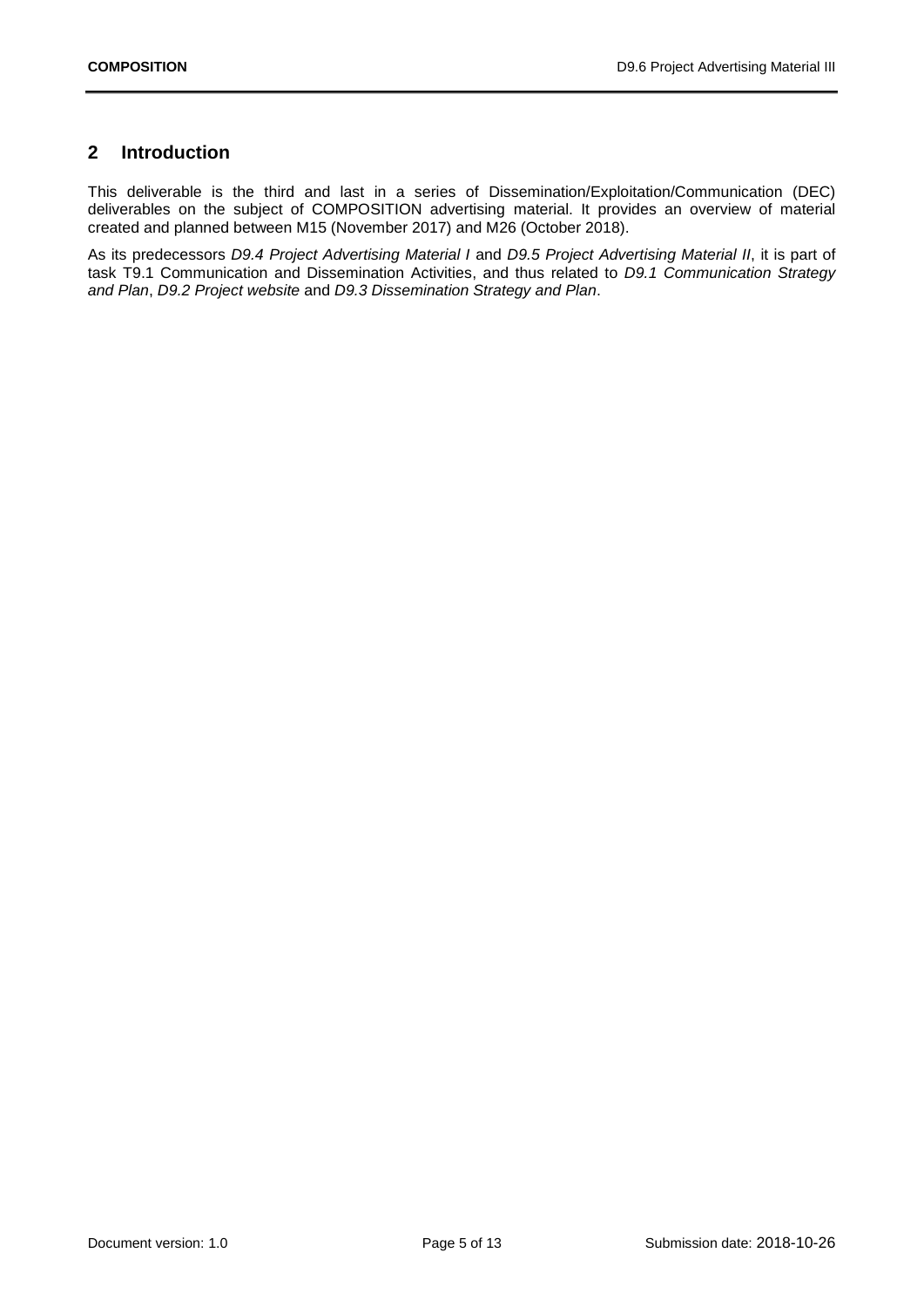## <span id="page-5-0"></span>**3 Project Advertising Material**

#### <span id="page-5-1"></span>**3.1 Website**

The website is accessible at [www.composition-project.eu](http://www.composition-project.eu/) and is continuously updated with news, public deliverables and other relevant information. As can be seen in [Figure 1,](#page-5-2) the Website Knowledge Centre provides access to most of the material described in this document, such as newsletters, posters, etc. The website features links to the COMPOSITION social media accounts detailed in Section [3.2,](#page-6-0) and the space for public deliverables now contains links to more than 40 deliverables for download.

Selected presentations given by consortium members at different events can also be downloaded from the website.



See list of all public deliverables and download the available ones

#### **Figure 1: COMPOSITION Website - Knowledge Centre**

<span id="page-5-2"></span>Recent news includes information about our presence at EuroMaintenance 2018 in Antwerp and the Connected Smart Factories Workshop in Madeira in September and at CARV2018 in Nantes in October 2018.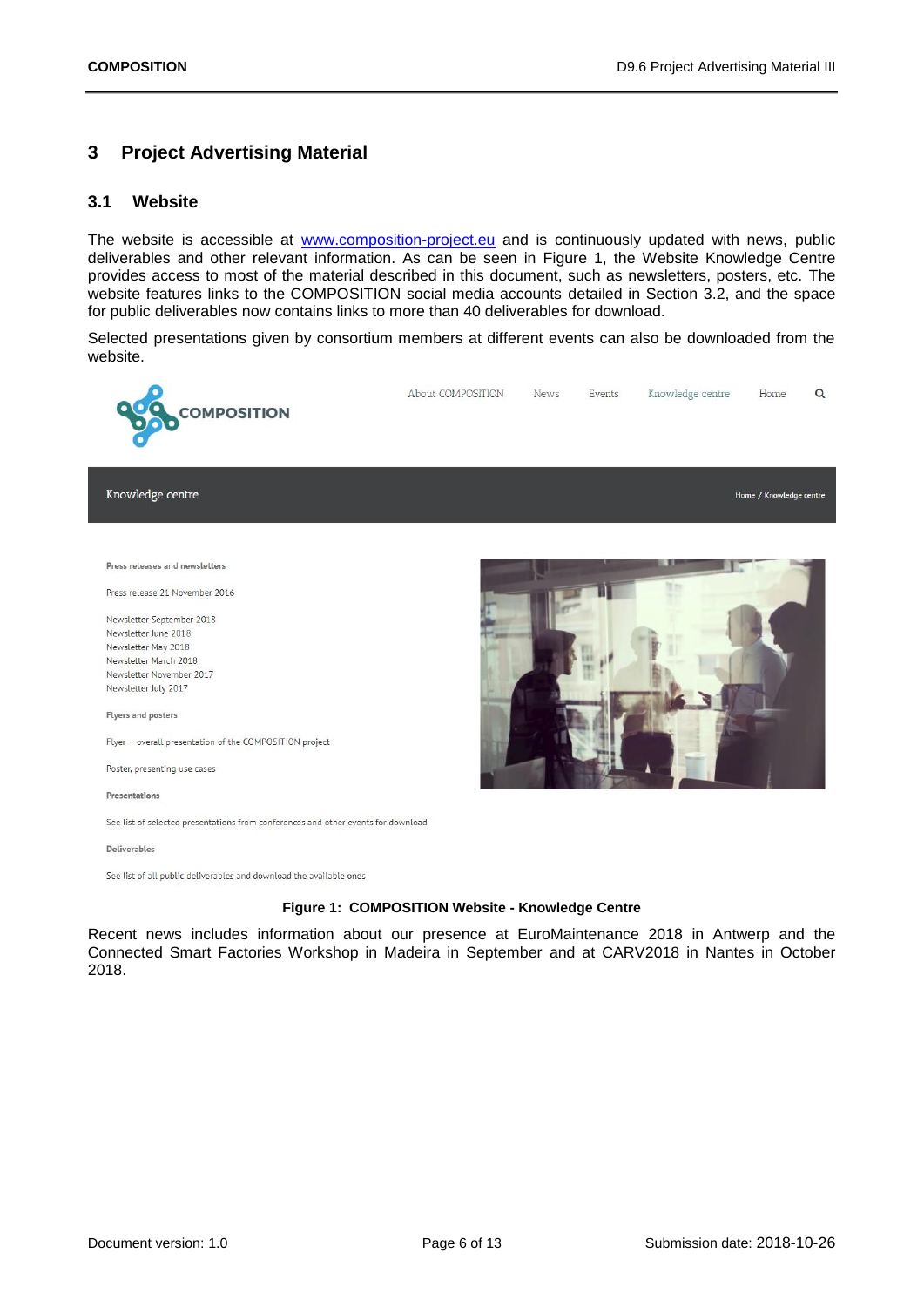### <span id="page-6-0"></span>**3.2 Social Media**

#### <span id="page-6-1"></span>**3.2.1 Twitter**



<span id="page-6-2"></span>As can be seen in the screenshot in [Figure 2,](#page-6-2) COMPOSITION presently has 183 followers on Twitter<sup>1</sup>.

<sup>-</sup><sup>1</sup> <https://twitter.com/Composition2016>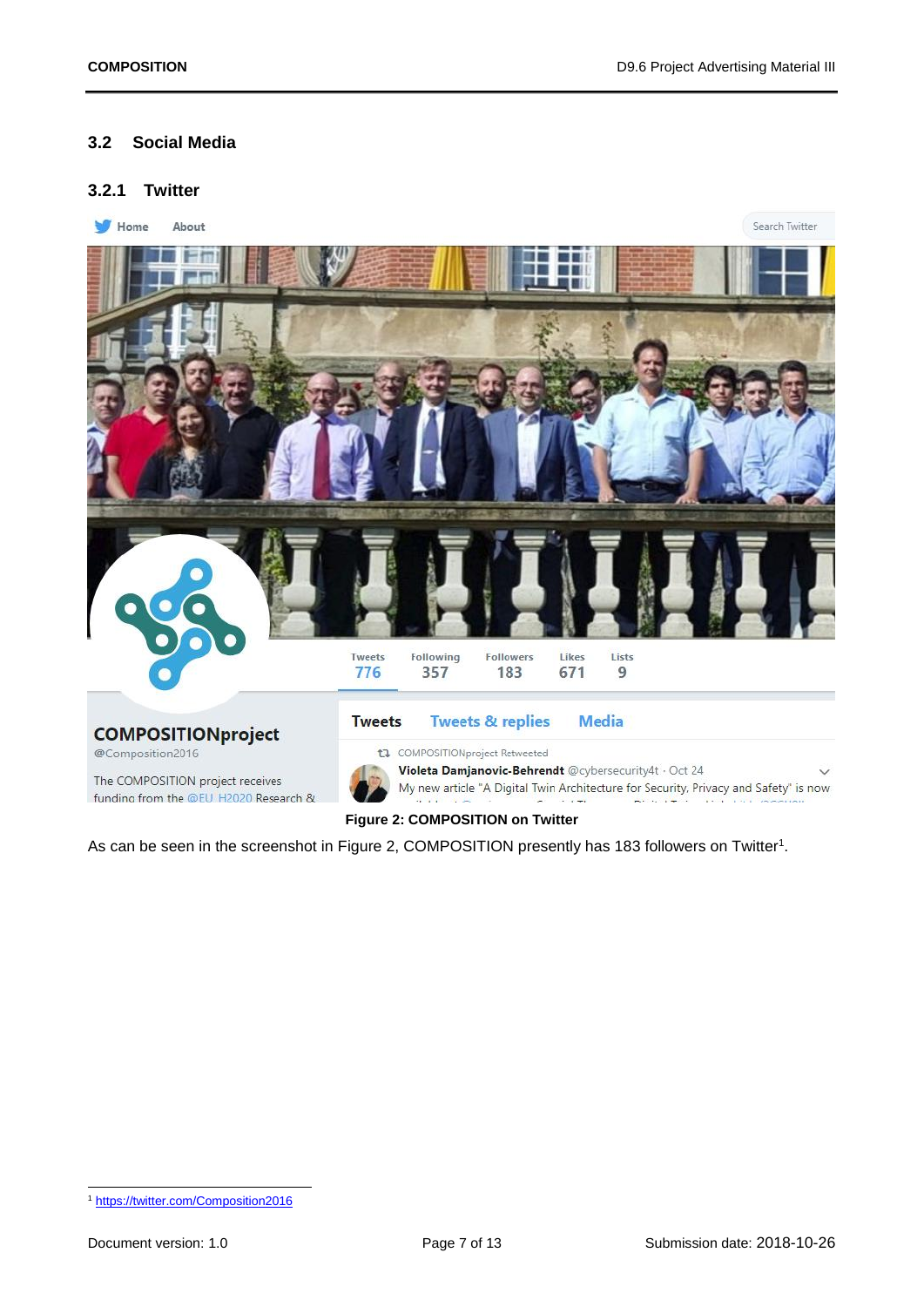#### <span id="page-7-0"></span>**3.2.2 LinkedIn**



#### **Figure 3: COMPOSITION at LinkedIn**

A LinkedIn account, 'COMPOSITION EU Project', has been established, and with more results coming in, activity is increasing, as is the number of followers.

#### <span id="page-7-1"></span>**3.2.3 YouTube**

The COMPOSITION project has a dedicated YouTube channel<sup>2</sup>, which is also accessible from the COMPOSITION website. A brief description of the project videos created for this purpose can be found in Section [3.4](#page-8-1) below.





<sup>2</sup> https://www.youtube.com/channel/UC3u14gFz6yI282oxYLfzr4w

-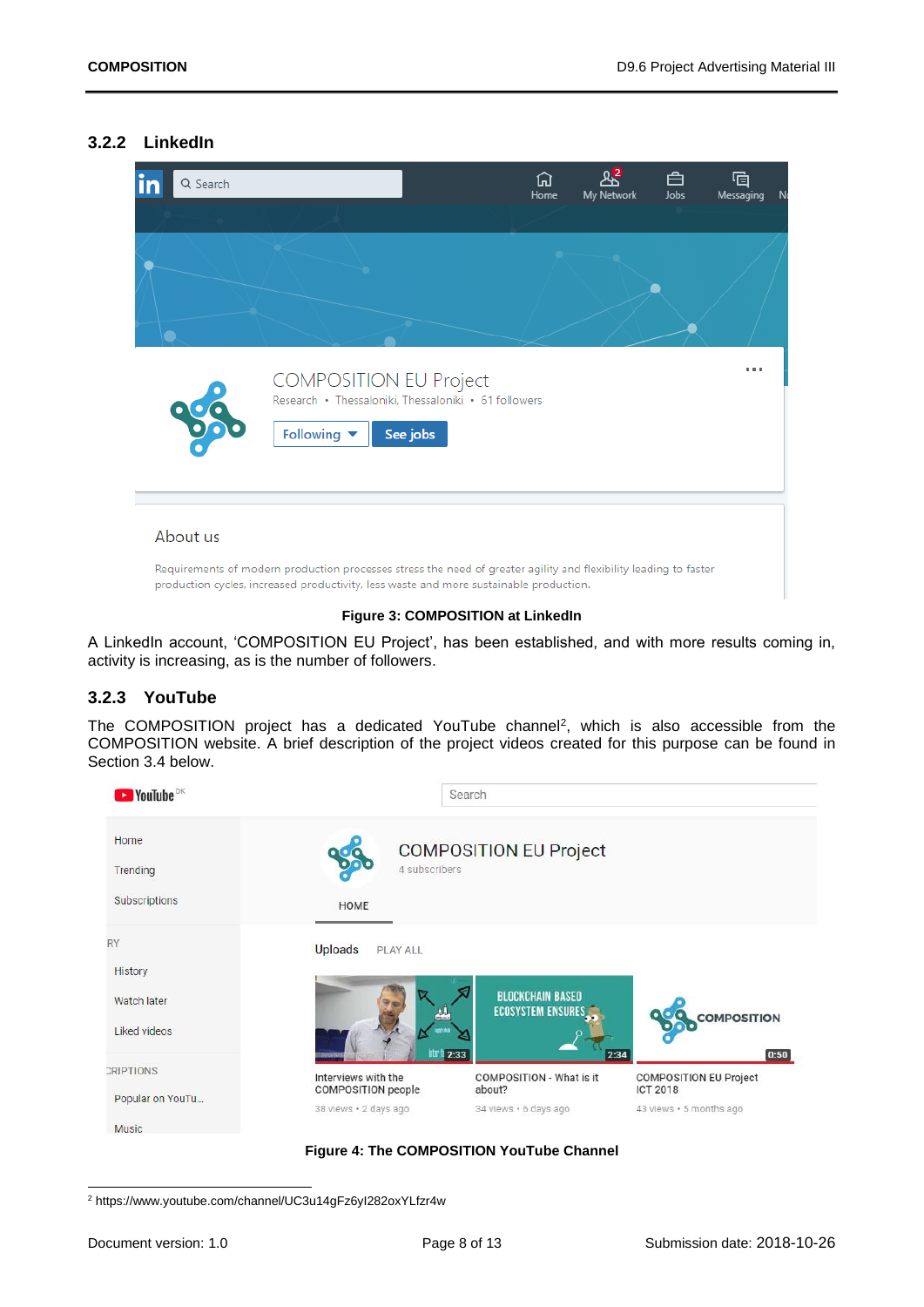### <span id="page-8-0"></span>**3.3 Webinars**

It is planned to organise two of the three webinars in collaboration with other FoF projects. The subject of the first one will be the concept of a collaborative ecosystem, discoursing on the steps that can be taken on the road to transformation into an e-factory. The involved FoF-11 projects are NIMBLE<sup>3</sup>, DIGICOR<sup>4</sup> and vf-OS<sup>5</sup>.

The second webinar will feature Predictive Maintenance and the applicable tools and strategies developed and implemented within the project. Discussions have been initiated with FoF-09 project UPTIME<sup>6</sup>.

Towards the end of the project, a third webinar showcasing the results is planned.

#### <span id="page-8-1"></span>**3.4 Videos**

The COMPOSITION project is developing various videos describing the project itself, some of the tools that have been developed in the project and other pertinent information. They are featured on the YouTube channel as well as in LinkedIn. Recent releases include a video interviewing several COMPOSITION partners.

### <span id="page-8-2"></span>**3.5 Press Releases**

Two planned Press Releases will announce the completion of the first round of implementations for the Intrafactory and Interfactory Pilots, respectively.

### <span id="page-8-3"></span>**3.6 Newsletters**

Four newsletters have been issued since November 2017:

The third Newsletter [\(Appendix A\)](#page-9-1) came out in March 2018, and the fourth Newsletter [\(Appendix B\)](#page-10-0) followed in May 2018.

Newsletters No. 5 [\(Appendix C\)](#page-11-0) and No.6 [\(Appendix D\)](#page-12-0) were issued in June and September, respectively.

The COMPOSITION Newsletter has 75 subscribers. Additionally, partners distribute the newsletters through their own networks.

### <span id="page-8-4"></span>**3.7 Flyers and Brochures**

The latest flyer is used for distribution at events with COMPOSITION presence. It has been downloaded from the Website Knowledge Centre 272 times.

In the final year of the project, a pre-commercial brochure is planned, describing outcomes, exploitable components and contact information.

#### <span id="page-8-5"></span>**3.8 Posters**

A new poster is planned for the COMPOSITION booth at the EFECS exhibition in Lisbon in November 2018.

As of September 2018, the first A1 size poster, issued in May 2017, has been downloaded from the website 274 times.

1

<sup>3</sup> <https://www.nimble-project.org/>

<https://www.digicor-project.eu/>

<sup>5</sup> <http://www.vf-os.eu/>

<https://www.uptime-h2020.eu/>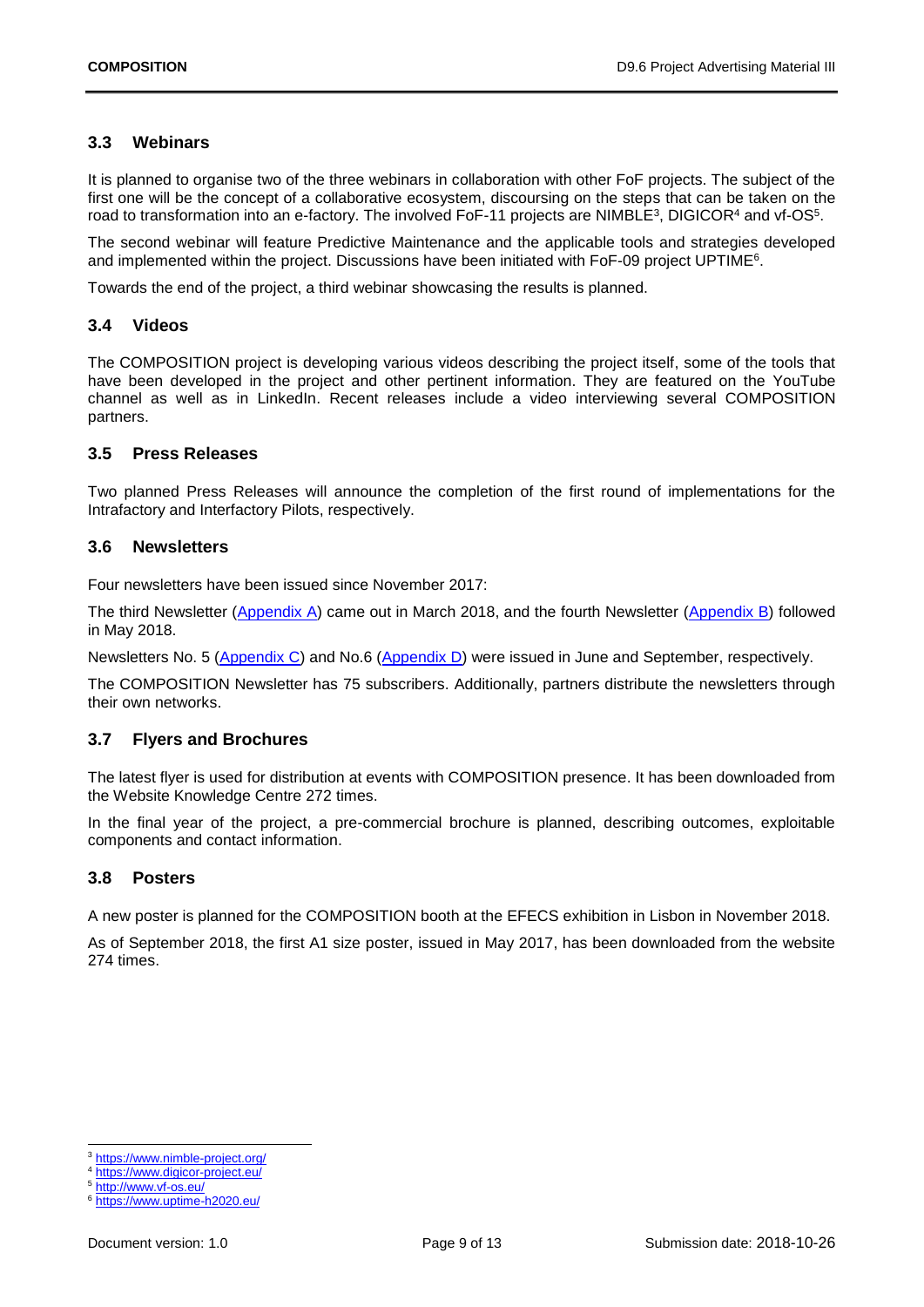### <span id="page-9-0"></span>**4 Appendices**

<span id="page-9-1"></span>**4.1 Appendix A: Newsletter # 3**

# **Newsletter No. 3**



The COMPOSITION project aims develop integrated to an information management system the manufacturing (IIMS) for industry which optimises the internal production processes by exploiting existing data, knowledge and tools to increase productivity and dynamically adapt to changing market requirements.

Read more about the project here

# **Issues**



**COMPOSITION Presence** at ConnectedFactories **Dissemination event** 

On 5 and 6 February, EFFRA organised a dissemination event on digital platforms in manufacturing in association with the ConnectedFactories Coordination and Support Action. Our project had a double presence there in the public and the closed sessions.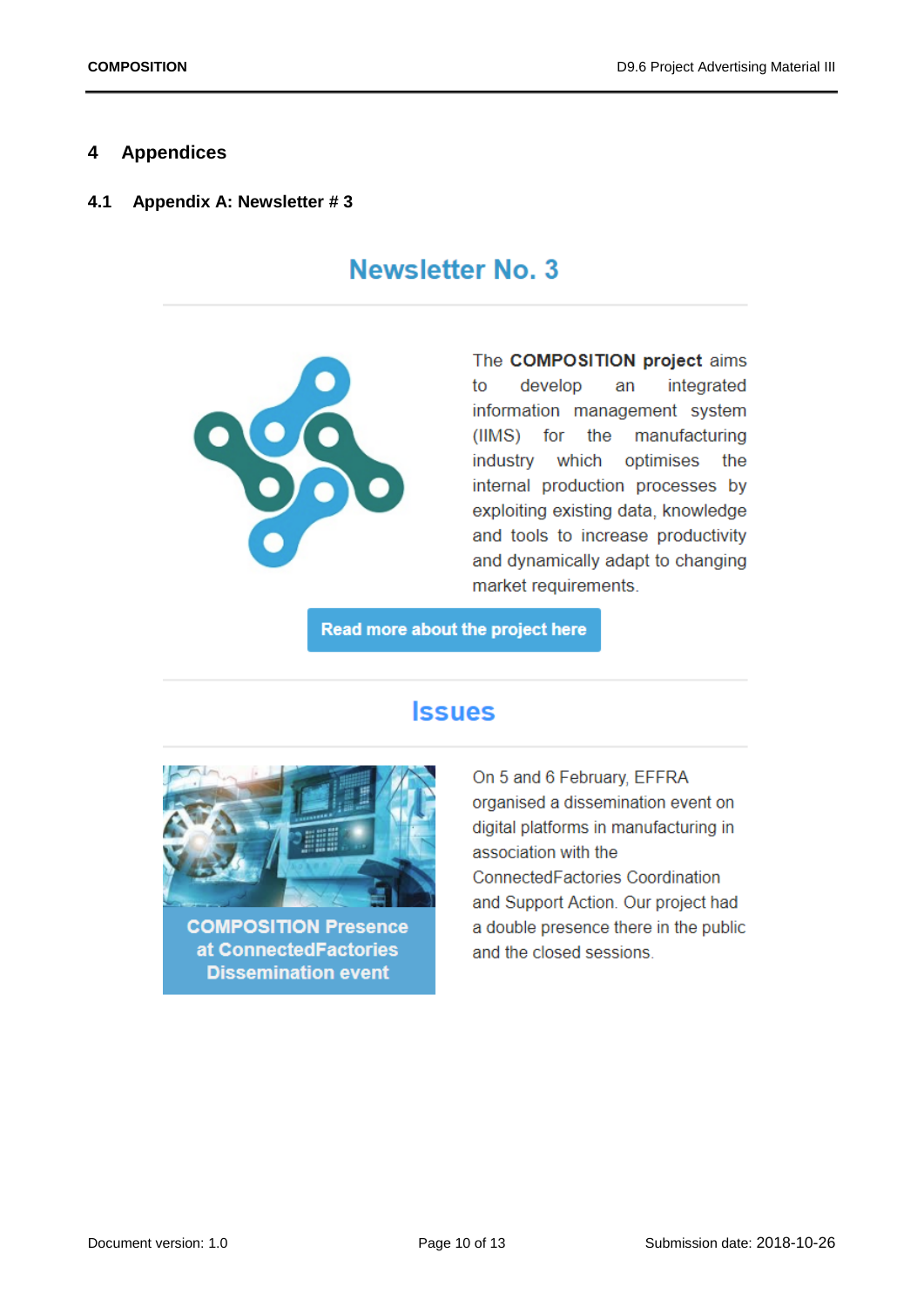#### <span id="page-10-0"></span>**4.2 Appendix B: Newsletter # 4**

# **Newsletter No. 4**



The COMPOSITION project aims to develop an integrated information management system (IIMS) for the manufacturing industry which optimises the internal production processes by exploiting existing data, knowledge and tools to increase productivity and dynamically adapt to changing market requirements.

Read more about the project here

# **Issues**



We are pleased to announce that the COMPOSITION project successfully passed its second review meeting in Brussels this March. Our project has demonstrated, quoting our Project Officer, Mr. Arian Zwegers "Great technical progress and good applications in real environments".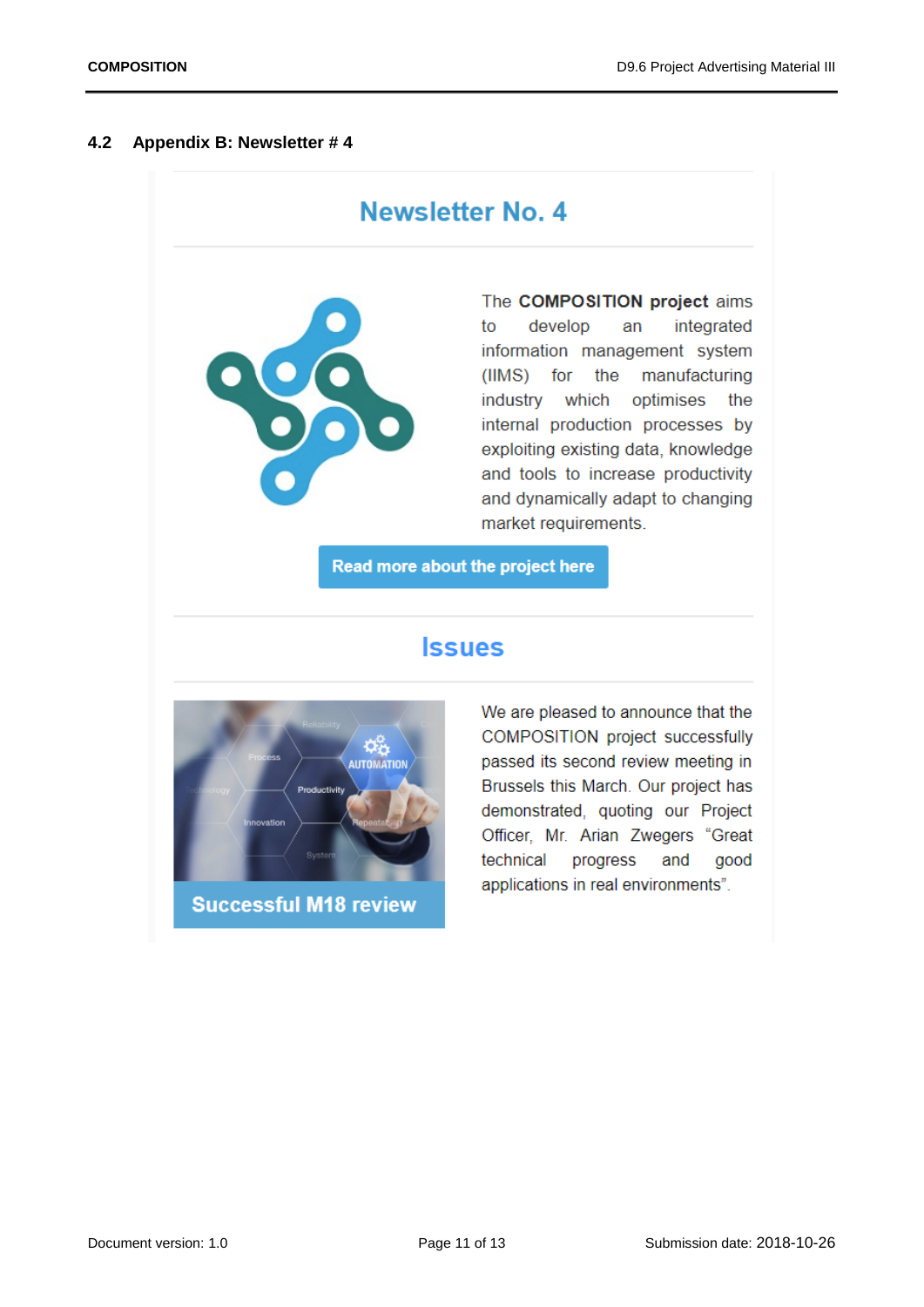#### <span id="page-11-0"></span>**4.3 Appendix C: Newsletter # 5**

# **Newsletter No. 5**



The COMPOSITION project aims  $to$ develop integrated an information management system (IIMS) for the manufacturing industry which optimises the internal production processes by exploiting existing data, knowledge and tools to increase productivity and dynamically adapt to changing market requirements.

Read more about the project here

## **Issues**



day energy harvesting workshop in Cork from 29 to 31 May. EnerHarv 2018, partners from Tyndall and Boston Scientific Limited (BSL) presented the anticipated impact of COMPOSITION to the audience.

Tyndall National Institute hosted a 3-

EnerHarv2018

**Workshop at** 



KLEEMANN had the opportunity to present the COMPOSITION project to the "Recycling in Business and Environmental Protection" event. organised by the Chamber of Kilkis